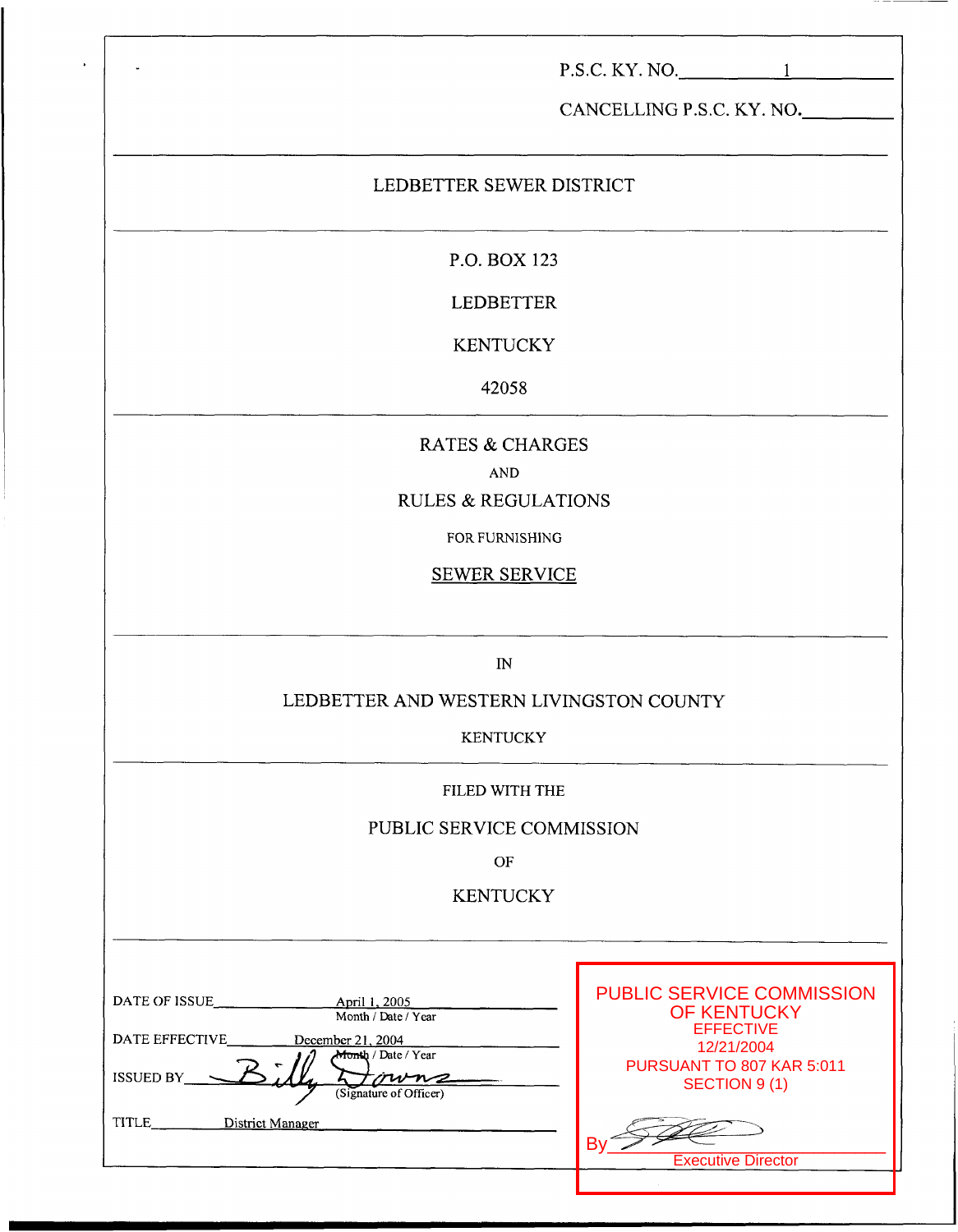| FOR | Ledbetter & Western Livingston County |
|-----|---------------------------------------|
|     | Community, Town or City               |

 $P.S.C.$  KY. NO.  $\qquad \qquad 1$ 

Original SHEET NO. 1

CANCELLING P.S.C. KY. NO.

SHEET NO.

# **CONTENTS**

# I. RATES AND CHARGES

Ledbetter Sanitation District (Name of Utility)

- A. Monthly Rates
- B. Deposits
- C. Special Non-recurring Charges
- D. Tap-on Charge

# 11. RULES AND REGULATIONS

- A. Billing and Collection
- B. Deposits
- C. Special Non-recurring Charges
	- 1. Disconnection Charge
	- 2. Reconnection Charge
	- **3.**  Late Payment Penalty
	- 4. Returned Check Charge
	- *5.*  Connection / Transfer Fee
	- **6.**  Field Collection Charge
	- 7. Service Call / Investigation Charge
	- **8.**  Service Line Inspection Charge
- D. Banned Substances
- E. Sewer Lines
- F. Sewer Failure
- G. Protection by Consumer

| $-200S$<br>DATE OF ISSUE<br>Month / Date / Year                                                                          | <b>PUBLIC SERVICE COMMISSION</b>        |
|--------------------------------------------------------------------------------------------------------------------------|-----------------------------------------|
| DATE EFFECTIVE<br>December 21, 2004<br>Month <del>/ Da</del> te / Year                                                   | <b>OF KENTUCKY</b><br><b>EFFECTIVE</b>  |
| <b>ISSUED BY</b><br>(Signature of Officer)                                                                               | 12/21/2004<br>PURSUANT TO 807 KAR 5:011 |
| strict<br>GUGG2V<br><b>TITLE</b>                                                                                         | SECTION 9 (1)                           |
| BY AUTHORITY OF ORDER OF THE PUBLIC SERVICE COMMISSION<br>IN CASE NO.<br>2004-00406<br><b>DATED</b><br>December 21, 2004 | Β١<br><b>Executive Director</b>         |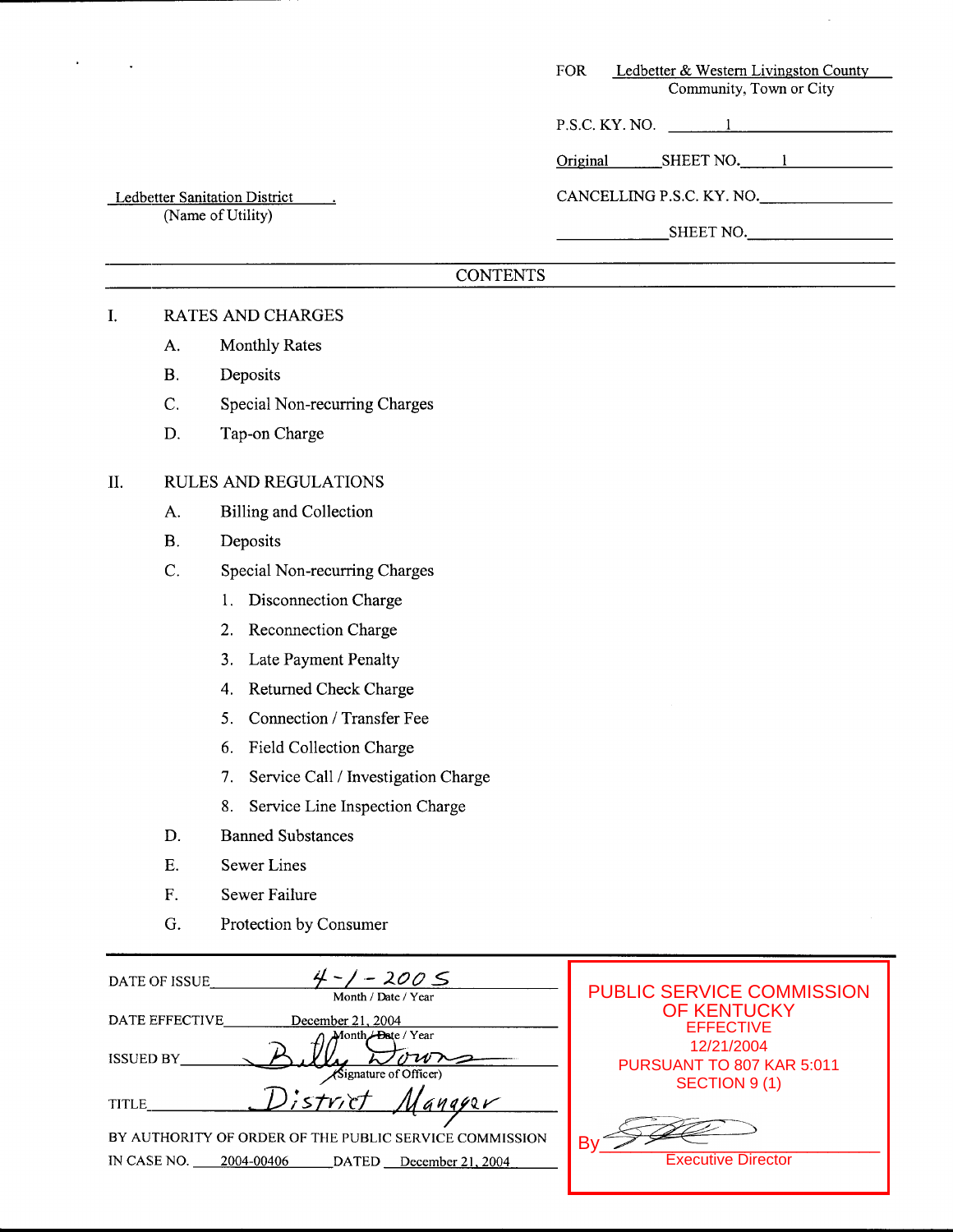| <b>FOR</b> | Ledbetter & Western Livingston County |
|------------|---------------------------------------|
|            | Community, Town or City               |

P.S.C. KY. NO.

SHEET NO.

Ledbetter Sanitation District (Name of Utility)

CANCELLING P.S.C. KY. NO.

**SHEET NO.** 

# **CONTENTS**

- H. Notice of Trouble
- I. Discontinuance of Service by the Utility
- J. Customers Request for Termination of Service
- K. Non Metered Customers

| 2007<br>DATE OF ISSUE                                  |                                                        |
|--------------------------------------------------------|--------------------------------------------------------|
| Month / Date / Year                                    |                                                        |
| DATE EFFECTIVE                                         | <b>PUBLIC SERVICE COMMISSION</b><br><b>OF KENTUCKY</b> |
| -Month / Date / Year                                   | <b>EFFECTIVE</b>                                       |
| <b>ISSUED BY</b><br>(Signature of Officer)             | 8/22/2007<br>PURSUANT TO 807 KAR 5:011                 |
| District Manager<br><b>TITLE</b>                       | SECTION 9 (1)                                          |
| BY AUTHORITY OF ORDER OF THE PUBLIC SERVICE COMMISSION |                                                        |
| <b>DATED</b><br>IN CASE NO.                            | Β١<br><b>Executive Director</b>                        |
|                                                        |                                                        |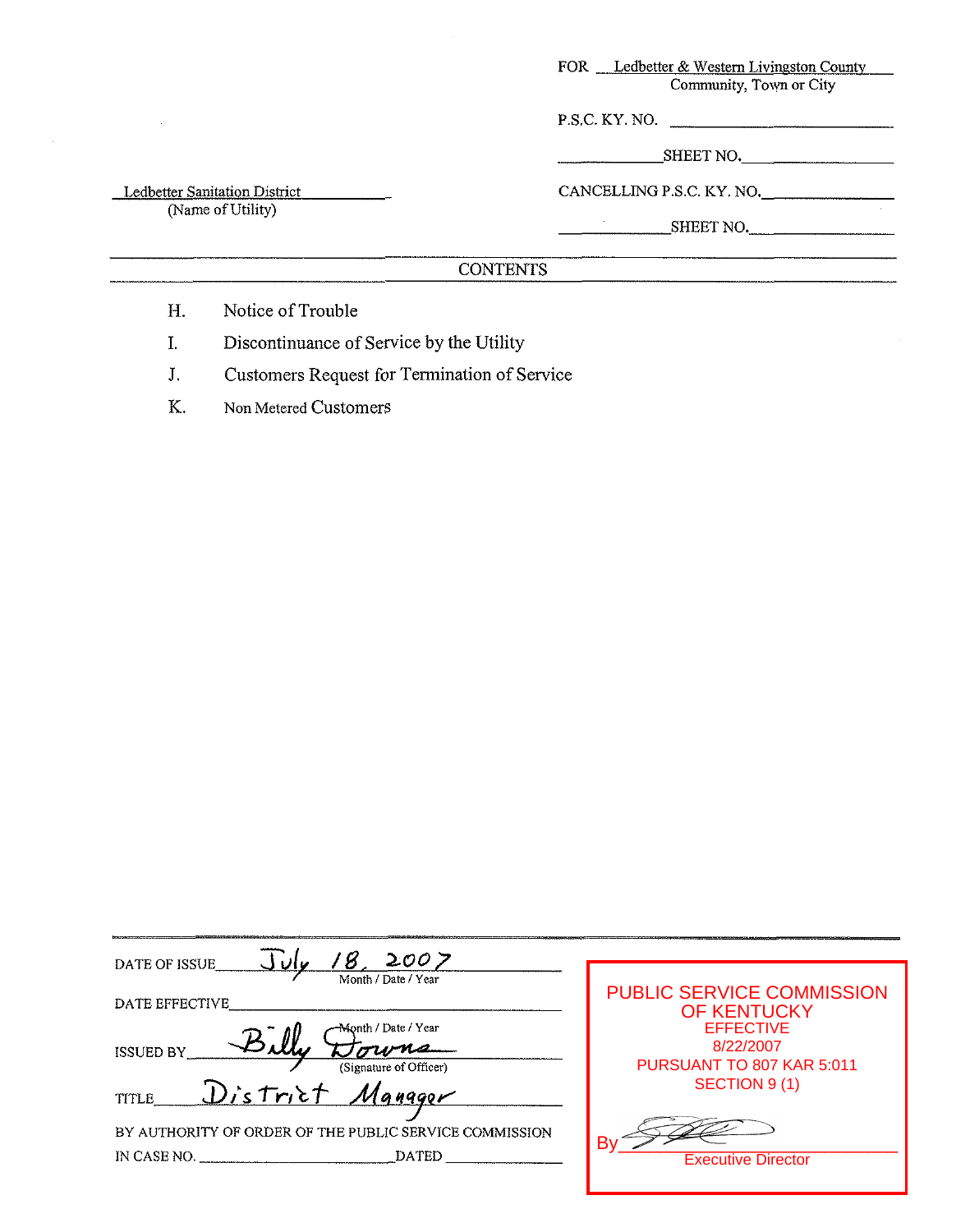| FOR Ledbetter, KY and SW Livingston County<br>Community, Town or City |                                                             |
|-----------------------------------------------------------------------|-------------------------------------------------------------|
| P.S.C. KY. NO.                                                        |                                                             |
|                                                                       |                                                             |
| 3rd Revised SHEET NO. 1                                               |                                                             |
| CANCELLING P.S.C. KY. NO. 1                                           |                                                             |
| $2nd Revised$ SHEET NO. $\sim$                                        |                                                             |
|                                                                       |                                                             |
|                                                                       |                                                             |
|                                                                       | (D)<br>(T)                                                  |
| \$39.74 Minimum Bill<br>20.29 Per 1,000 Gallons                       |                                                             |
| \$100.61 Per Month                                                    |                                                             |
|                                                                       |                                                             |
|                                                                       |                                                             |
|                                                                       |                                                             |
|                                                                       |                                                             |
|                                                                       |                                                             |
|                                                                       |                                                             |
|                                                                       |                                                             |
| $\overline{\phantom{a}}$                                              |                                                             |
|                                                                       |                                                             |
|                                                                       |                                                             |
|                                                                       |                                                             |
|                                                                       |                                                             |
|                                                                       |                                                             |
|                                                                       |                                                             |
| <b>KENTUCKY</b><br>PUBLIC SERVICE COMMISSION                          |                                                             |
| <b>Linda C. Bridwell</b><br><b>Executive Director</b>                 |                                                             |
|                                                                       |                                                             |
|                                                                       |                                                             |
| 8/20/2021                                                             |                                                             |
|                                                                       | <b>EFFECTIVE</b><br>PURSUANT TO 807 KAR 5:011 SECTION 9 (1) |

 $\omega$ 

 $\frac{1}{\beta}$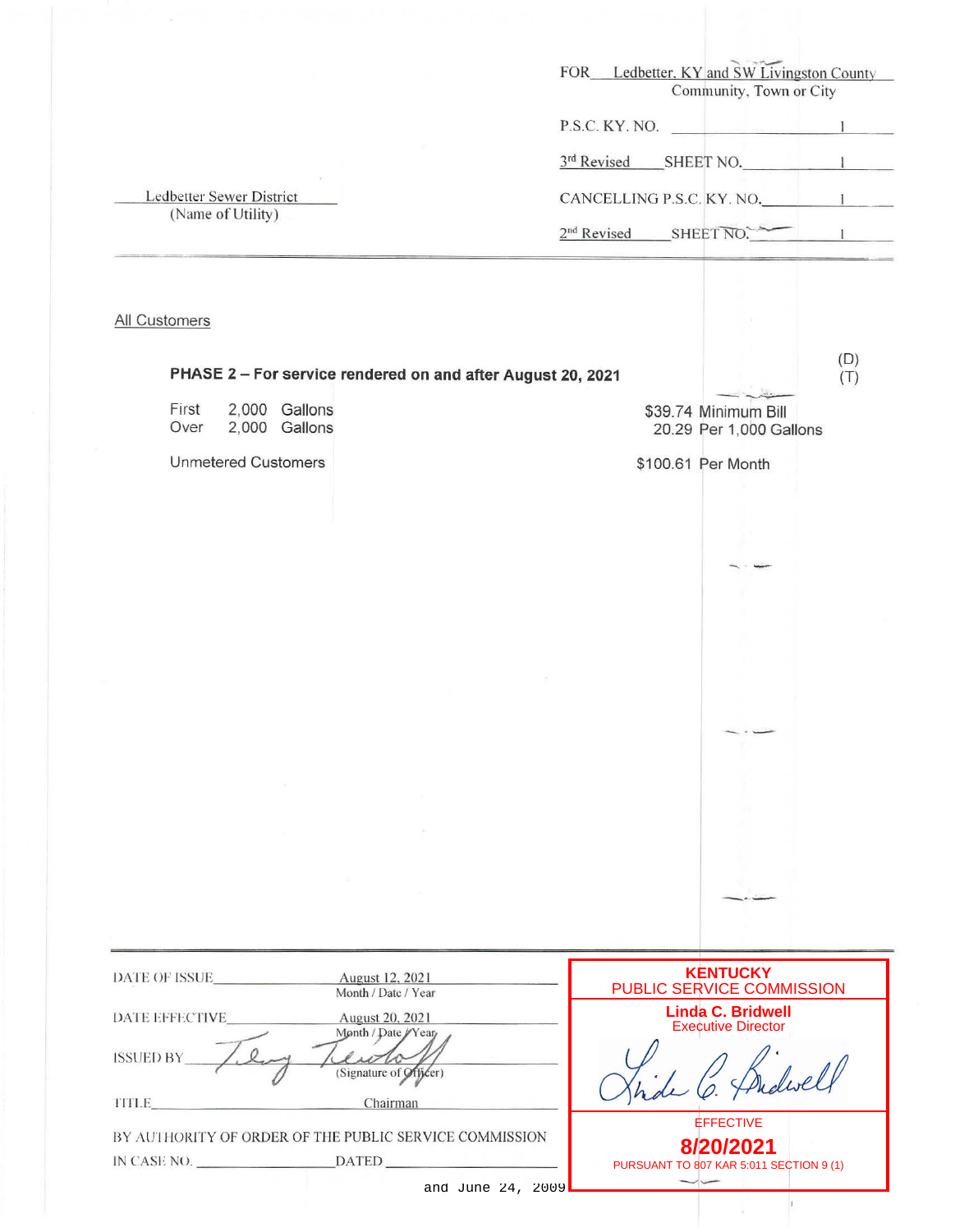| P.S.C. KY. NO. $\qquad \qquad 1$<br>$SHEET NO.$ 2<br>Original<br>CANCELLING P.S.C. KY. NO.<br>Ledbetter Sanitation District _______<br>(Name of Utility)<br>SHEET NO.<br>RATES AND CHARGES<br><b>MONTHLY RATES</b><br><del>A.</del><br>\$15.16 Minimum Monthly Bill<br>First 2,000 Gallons<br>7.74 Per 1,000 Gallons<br>Over 2,000 Gallons<br><b>DEPOSITS</b><br>В.<br>\$75.00<br><b>All Customers</b><br>SPECIAL NON-RECURRING CHARGES<br>Ć.<br>\$75.00<br>Disconnection Charge<br>\$50.00<br><b>Reconnection Charge</b><br>10%<br>Late Payment Penalty<br>\$25.00<br>Returned Check Charge | Ledbetter & Western Livingston County<br>Community, Town or City |
|----------------------------------------------------------------------------------------------------------------------------------------------------------------------------------------------------------------------------------------------------------------------------------------------------------------------------------------------------------------------------------------------------------------------------------------------------------------------------------------------------------------------------------------------------------------------------------------------|------------------------------------------------------------------|
|                                                                                                                                                                                                                                                                                                                                                                                                                                                                                                                                                                                              |                                                                  |
|                                                                                                                                                                                                                                                                                                                                                                                                                                                                                                                                                                                              |                                                                  |
|                                                                                                                                                                                                                                                                                                                                                                                                                                                                                                                                                                                              |                                                                  |
|                                                                                                                                                                                                                                                                                                                                                                                                                                                                                                                                                                                              |                                                                  |
|                                                                                                                                                                                                                                                                                                                                                                                                                                                                                                                                                                                              |                                                                  |
|                                                                                                                                                                                                                                                                                                                                                                                                                                                                                                                                                                                              |                                                                  |
|                                                                                                                                                                                                                                                                                                                                                                                                                                                                                                                                                                                              |                                                                  |
|                                                                                                                                                                                                                                                                                                                                                                                                                                                                                                                                                                                              | dbk<br>6/24/09                                                   |
|                                                                                                                                                                                                                                                                                                                                                                                                                                                                                                                                                                                              |                                                                  |
|                                                                                                                                                                                                                                                                                                                                                                                                                                                                                                                                                                                              |                                                                  |
|                                                                                                                                                                                                                                                                                                                                                                                                                                                                                                                                                                                              |                                                                  |
|                                                                                                                                                                                                                                                                                                                                                                                                                                                                                                                                                                                              |                                                                  |
|                                                                                                                                                                                                                                                                                                                                                                                                                                                                                                                                                                                              |                                                                  |
|                                                                                                                                                                                                                                                                                                                                                                                                                                                                                                                                                                                              |                                                                  |
|                                                                                                                                                                                                                                                                                                                                                                                                                                                                                                                                                                                              |                                                                  |
| Service / Transfer Fee                                                                                                                                                                                                                                                                                                                                                                                                                                                                                                                                                                       | \$25.00                                                          |
| \$25.00<br>Field Collection Charge                                                                                                                                                                                                                                                                                                                                                                                                                                                                                                                                                           |                                                                  |
| \$25.00<br>Service Call / Investigation Charge                                                                                                                                                                                                                                                                                                                                                                                                                                                                                                                                               |                                                                  |
| \$25.00<br>Service Line Inspection Charge                                                                                                                                                                                                                                                                                                                                                                                                                                                                                                                                                    |                                                                  |

# D. TAP – ON CHARGE

-

| DATE OF ISSUE                                          |                                         |
|--------------------------------------------------------|-----------------------------------------|
| Month / Date / Year<br>December 21, 2004               | <b>PUBLIC SERVICE COMMISSION</b>        |
| DATE EFFECTIVE<br>buth / Date7 Year                    | <b>OF KENTUCKY</b><br><b>EFFECTIVE</b>  |
| <b>ISSUED BY</b><br>(Signature of Officer)             | 12/21/2004<br>PURSUANT TO 807 KAR 5:011 |
| istrict<br>$a$ nagev<br>TITLE                          | SECTION 9 (1)                           |
| BY AUTHORITY OF ORDER OF THE PUBLIC SERVICE COMMISSION |                                         |
| DATED December 21, 2004<br>IN CASE NO. 2004-00406      | Bv<br><b>Executive Director</b>         |

\$1000.00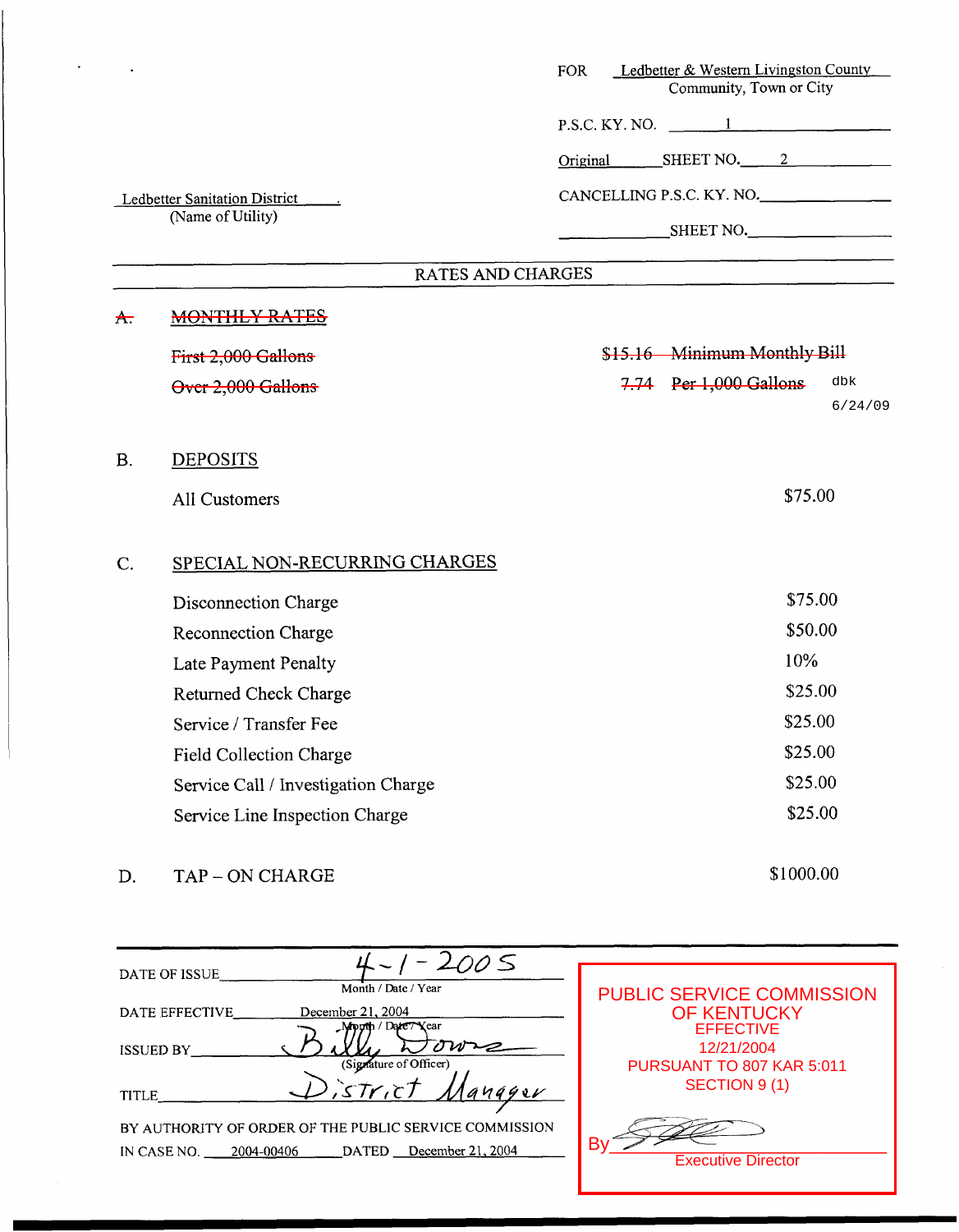|                               | Ledbetter & Western Livingston County<br><b>FOR</b><br>Community, Town or City |
|-------------------------------|--------------------------------------------------------------------------------|
|                               | $P.S.C.$ KY. NO. $\qquad \qquad$ 1                                             |
|                               | SHEET NO. 3<br>Original                                                        |
| Ledbetter Sanitation District | CANCELLING P.S.C. KY. NO.                                                      |
| (Name of Utility)             | SHEET NO.                                                                      |

The following Rules and Regulations govern sewer service by Ledbetter Sewer District, and are in addition to, and superceded by, the Rules and Regulations established by the Public Service Commission.

#### A. BILLING AND COLLECTION

Sewer service will be billed monthly between the  $1<sup>st</sup>$  and  $5<sup>th</sup>$  of each month.

Payment must be received, not postmarked, before the close of business on the fifteenth day of the month; otherwise, the delinquent bill will be assessed the late payment penalty listed in this tariff and approved by the Public Service Commission.

#### B. DEPOSITS

The Utility may require a deposit not to exceed 2/12ths of the estimated annual bill of the applicant for service. Interest will accrue on the deposit at the rate prescribed by law and will be refunded on an annual basis, unless the customer's bill is delinquent on the anniversary date of the deposit.

# C. SPECIAL NON-RECURRING CHARGES

# 1. Disconnection Charge

A disconnect fee will be assessed when the utility disconnects service for non-payment of service. The utility shall mail or otherwise deliver to that customer five- *(5)* days' written notice of intent to terminate. Under no circumstances shall service be terminated before twenty (20) days after the mailing date of the original unpaid bill.

Once the sewer has been disconnected, the local health department will be notified to declare the residence uninhabitable.

| $-2005$<br>DATE OF ISSUE<br>Month / Date / Year                                                                   | <b>PUBLIC SERVICE COMMISSION</b>        |
|-------------------------------------------------------------------------------------------------------------------|-----------------------------------------|
| DATE EFFECTIVE<br>December 21, 2004<br>Month / Date Y cal                                                         | <b>OF KENTUCKY</b><br><b>EFFECTIVE</b>  |
| <b>ISSUED BY</b><br>Signature of Officer)                                                                         | 12/21/2004<br>PURSUANT TO 807 KAR 5:011 |
| TITLE                                                                                                             | <b>SECTION 9 (1)</b>                    |
| BY AUTHORITY OF ORDER OF THE PUBLIC SERVICE COMMISSION<br>2004-00406<br>IN CASE NO.<br>DATED<br>December 21, 2004 | B٧<br><b>Executive Director</b>         |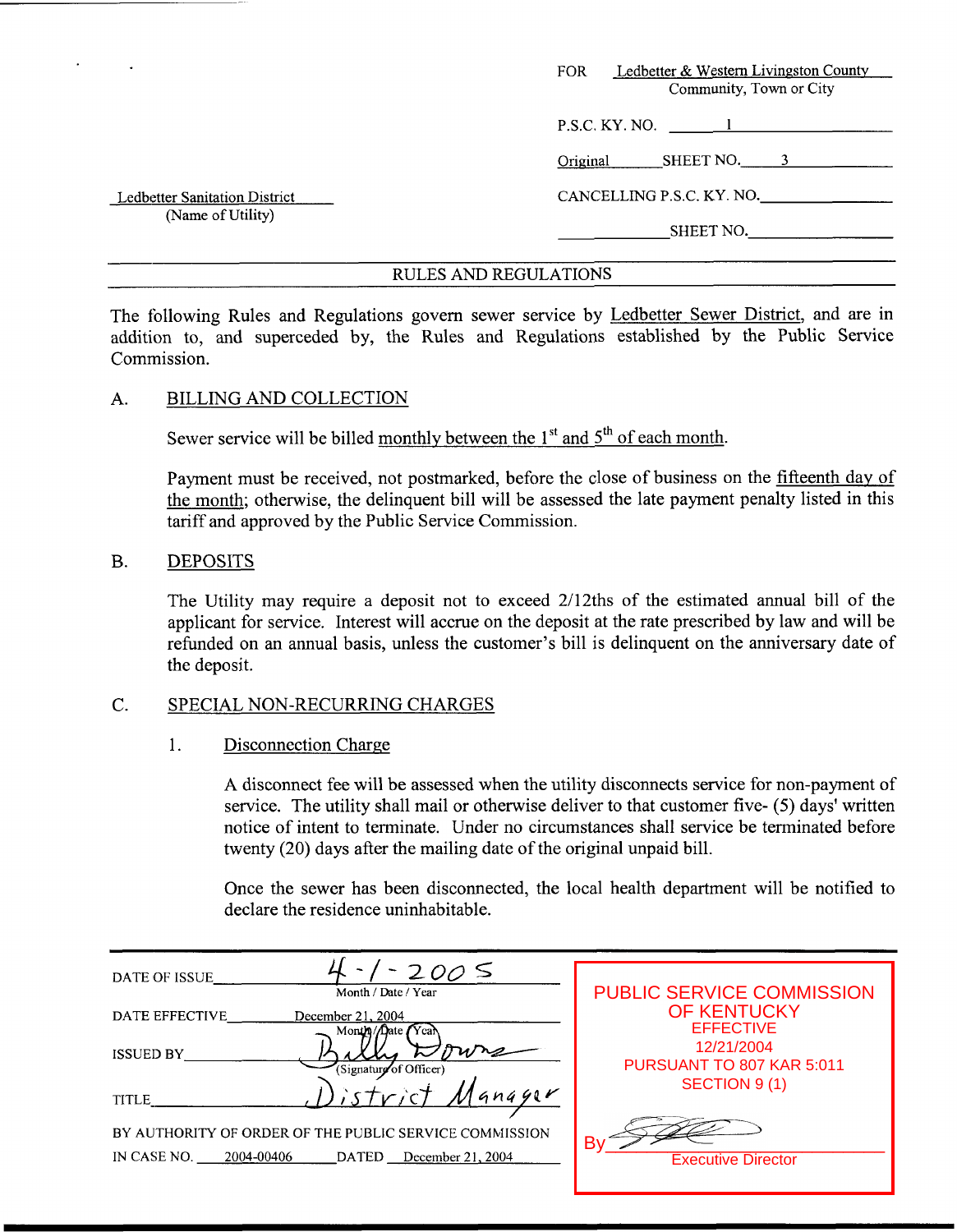|                               | FOR.<br>Ledbetter & Western Livingston County<br>Community, Town or City |
|-------------------------------|--------------------------------------------------------------------------|
|                               | P.S.C. KY. NO.<br>$\mathbf{1}$                                           |
|                               | Original<br>SHEET NO. 4                                                  |
| Ledbetter Sanitation District | CANCELLING P.S.C. KY. NO.                                                |
| (Name of Utility)             | SHEET NO.                                                                |
|                               |                                                                          |

# 2. Reconnection Charge

When service has been terminated for nonpayment, the disconnection charge along with a reconnection charge must be paid prior to re-establishing service.

# 3. Late Payment Penalty

**A** late payment penalty will be assessed on any account not paid by the due date. The penalty will be assessed on the delinquent amount of the bill, less taxes and any prior penalty amounts. Pursuant to 807 KAR *5:006* Section 8 (3)(h), a penalty may be assessed only once on any bill for rendered services.

# 4. Returned Check Charge

**A** returned check charge will be assessed when a customer's check is returned, either due to insufficient funds, or other reason due to customer fault.

# 5. Connection/Transfer Fee

Will be assessed for new service connections, seasonal connections, temporary service, or transfer of service. The charge will not be made for initial installation of service where a tap-on charge is applicable.

6. Field Collection Charge: Will be assessed when a utility representative visits the premises of the service connection to terminate service, and the customer is on-site and pays the bill to avoid termination of service. This fee may only be charged once per billing period.

| 2005<br>DATE OF ISSUE                                          |                                  |
|----------------------------------------------------------------|----------------------------------|
| Month / Date / Year                                            | <b>PUBLIC SERVICE COMMISSION</b> |
| DATE EFFECTIVE<br>December 21, 2004                            | <b>OF KENTUCKY</b>               |
| Dare Thear                                                     | <b>EFFECTIVE</b>                 |
| <b>ISSUED BY</b>                                               | 12/21/2004                       |
| (Signature of Officer)                                         | PURSUANT TO 807 KAR 5:011        |
| strici<br>GMOQcV<br><b>TITLE</b>                               | SECTION 9 (1)                    |
|                                                                |                                  |
| BY AUTHORITY OF ORDER OF THE PUBLIC SERVICE COMMISSION         |                                  |
| IN CASE NO.<br>2004-00406<br><b>DATED</b><br>December 21, 2004 | Bv<br><b>Executive Director</b>  |
|                                                                |                                  |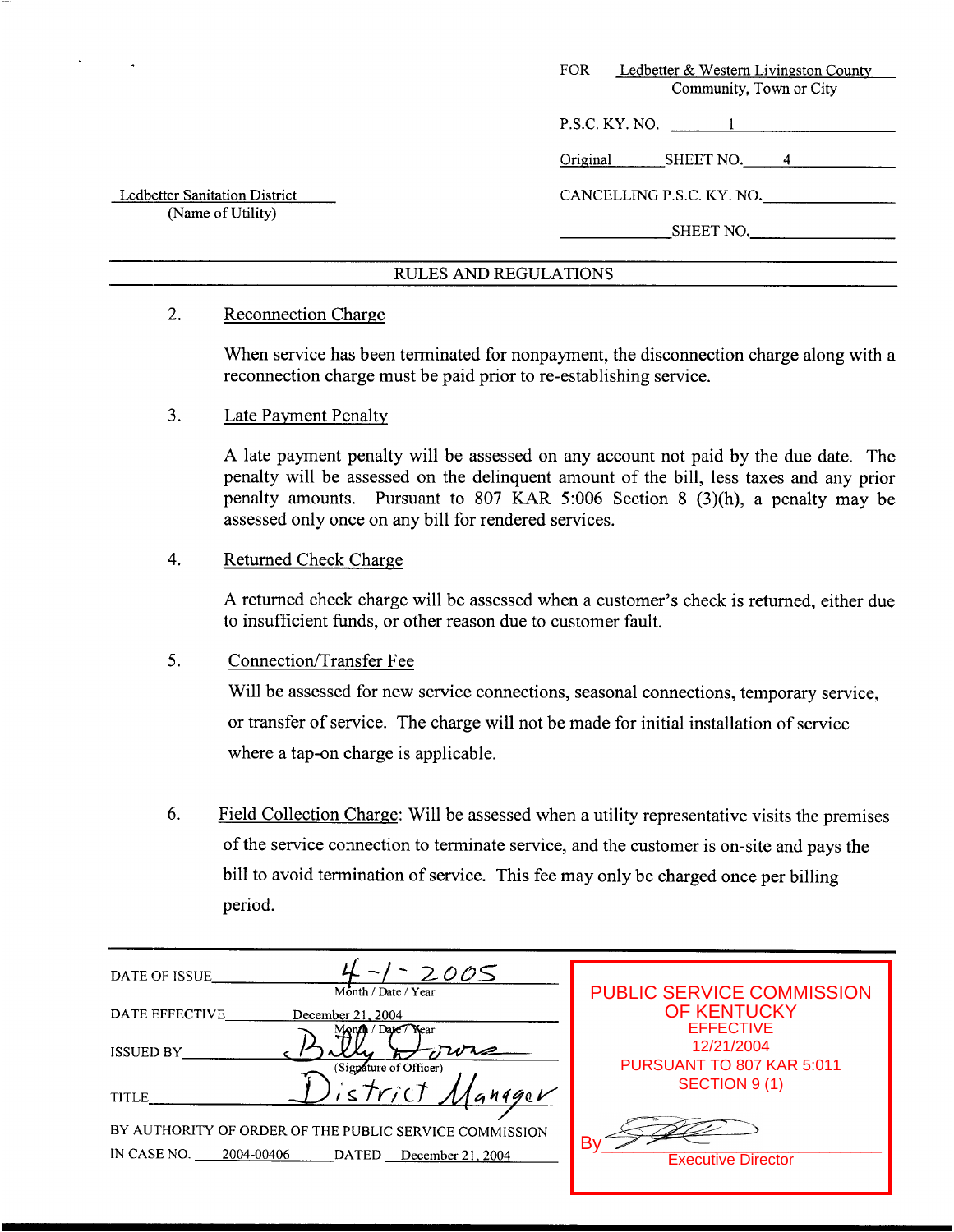|                                                           | FOR.<br>Ledbetter & Western Livingston County<br>Community, Town or City |
|-----------------------------------------------------------|--------------------------------------------------------------------------|
|                                                           | $P.S.C. KY. NO.$ 1                                                       |
|                                                           | Original<br>SHEET NO. $5$                                                |
| <b>Ledbetter Sanitation District</b><br>(Name of Utility) | CANCELLING P.S.C. KY. NO.                                                |
|                                                           | SHEET NO.                                                                |

# **7.** Service Call / Investigation Charge:

Will be assessed when a customer requests the onsite presence of utility personnel to investigate a service problem and the problem is a result of the customer's own plumbing facilities, beyond the utility's delivery point, or not caused by failure of utility facilities. Any maintenance and repair of facilities beyond the utility's delivery point is the responsibility of the customer.

# 8. Service Line Inspection Charge

Will be assessed to inspect a customer's service line beyond the utility service connection. The service line inspection charge will be waived if confirmation is received from the Kentucky State Plumbing Inspector that a state plumbing permit has been obtained and the State Plumbing Inspector will inspect the service line.

# D. BANNED SUBSTANCES

No substances shall be placed into the sanitary sewer system which will create a combustible, gaseous, explosive or inflammable condition nor shall any substances or objects be placed or discharged into the system which will not dissolve and which will thus cause an obstruction and clogging within the system. No petroleum products shall be placed or discharged into the system. No storm water or surface water drain shall be connected with the sanitary sewer system nor shall any storm or surface water be otherwise introduced into the system.

| $4 - 1 - 2005$<br>DATE OF ISSUE<br>Month / Date / Year      | <b>PUBLIC SERVICE COMMISSION</b>        |
|-------------------------------------------------------------|-----------------------------------------|
| DATE EFFECTIVE<br>December 21, 2004<br>Month Date Year      | <b>OF KENTUCKY</b><br><b>EFFECTIVE</b>  |
| Wus<br><b>ISSUED BY</b><br>(Signature of Officer)           | 12/21/2004<br>PURSUANT TO 807 KAR 5:011 |
| 14921<br><b>TITLE</b>                                       | SECTION 9 (1)                           |
| BY AUTHORITY OF ORDER OF THE PUBLIC SERVICE COMMISSION      | Bv                                      |
| IN CASE NO. 2004-00406<br><b>DATED</b><br>December 21, 2004 | <b>Executive Director</b>               |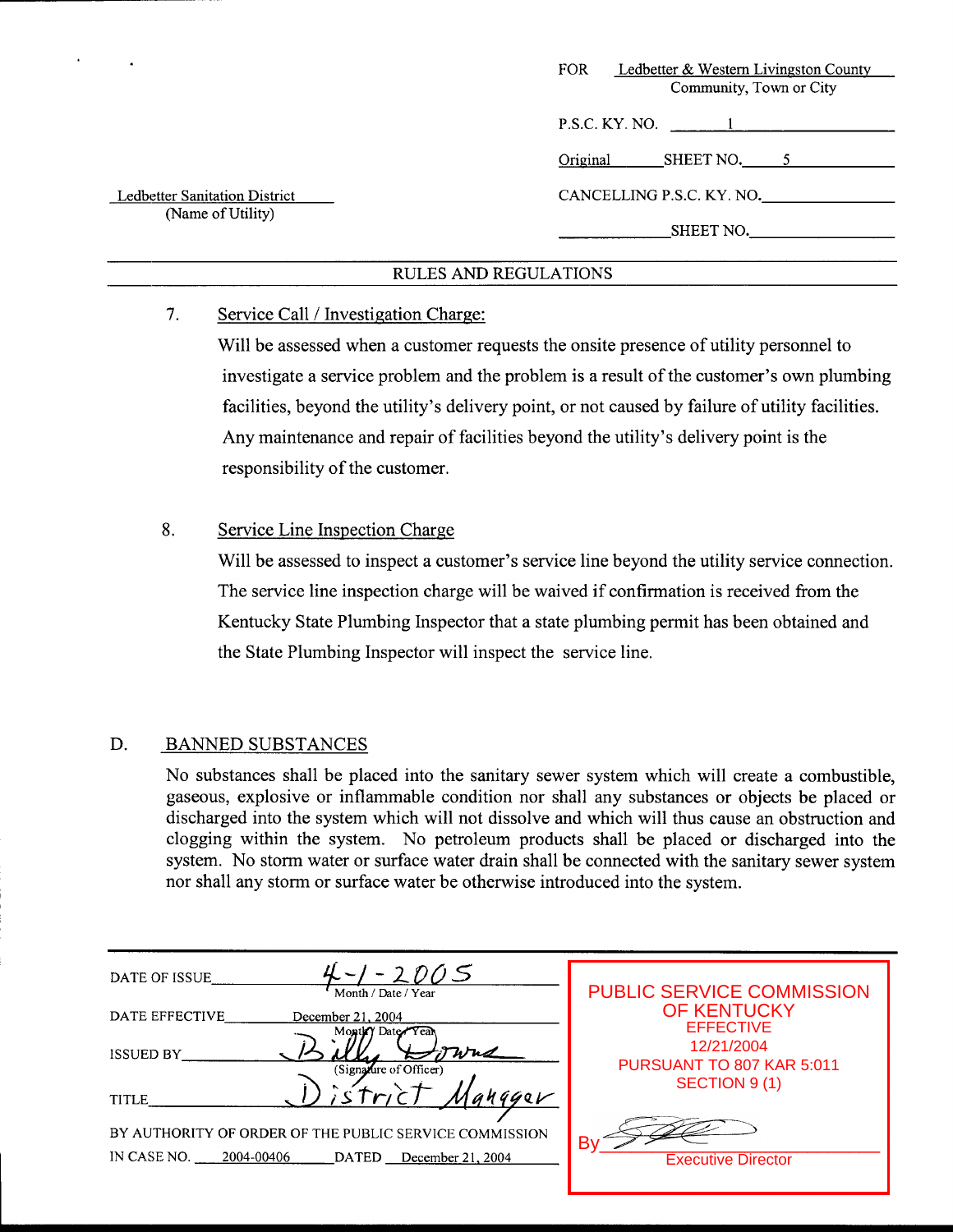|                               | <b>FOR</b><br>Ledbetter & Western Livingston County |
|-------------------------------|-----------------------------------------------------|
|                               | Community, Town or City                             |
|                               | P.S.C. KY. NO. 1                                    |
|                               | Original<br>SHEET NO. 6                             |
| Ledbetter Sanitation District | CANCELLING P.S.C. KY. NO.                           |
| (Name of Utility)             | SHEET NO.                                           |
|                               |                                                     |

#### E. SEWER LINES

A sewer service pipe shall not be laid in the same trench with a water pipe.

If a governmental agency requires an inspection of the customer's plumbing, the Utility shall not connect the customer's service pipe until it has received notice from the inspection agency certifying that the customer's plumbing is satisfactory. When necessary to move or relocate facilities, the cost will be paid by the party or parties requesting such relocation.

Any customers ultimately connected under this arrangement shall be charged according to the utility's current approved rates filed with the Public Service Commission.

For purposes of this provision the term "prospective customer" shall mean any person, firm or corporation which expresses an intent to become an ultimate user or customer of the utility at the time of the contribution in aid of construction is charged. A subdivider, developer or contractor is not considered a "prospective customer" for purposes of this section.

#### F. SEWER FAILURE

The utility is responsible for the maintenance of that portion of the service line installed by the Utility and the customer is responsible for the maintenance of that portion installed by the customer.

#### G. PROTECTION BY CONSUMER

The Consumer shall protect the equipment of the Utility on his premises and shall not interfere with the Utility's property or permit interference except by duly authorized representatives of the Utility.

| 2005<br>DATE OF ISSUE                                  |                                 |
|--------------------------------------------------------|---------------------------------|
| Month / Date / Year                                    | PUBLIC SERVICE COMMISSION       |
| DATE EFFECTIVE<br>December 21, 2004                    | <b>OF KENTUCKY</b>              |
| Month / Dato—∡Year                                     | <b>EFFECTIVE</b>                |
| <b>ISSUED BY</b>                                       | 12/21/2004                      |
| Signature of Officer)                                  | PURSUANT TO 807 KAR 5:011       |
| Distric<br>anggar<br><b>TITLE</b>                      | SECTION 9 (1)                   |
| BY AUTHORITY OF ORDER OF THE PUBLIC SERVICE COMMISSION |                                 |
| IN CASE NO.<br>2004-00406<br>DATED December 21, 2004   | B٧<br><b>Executive Director</b> |
|                                                        |                                 |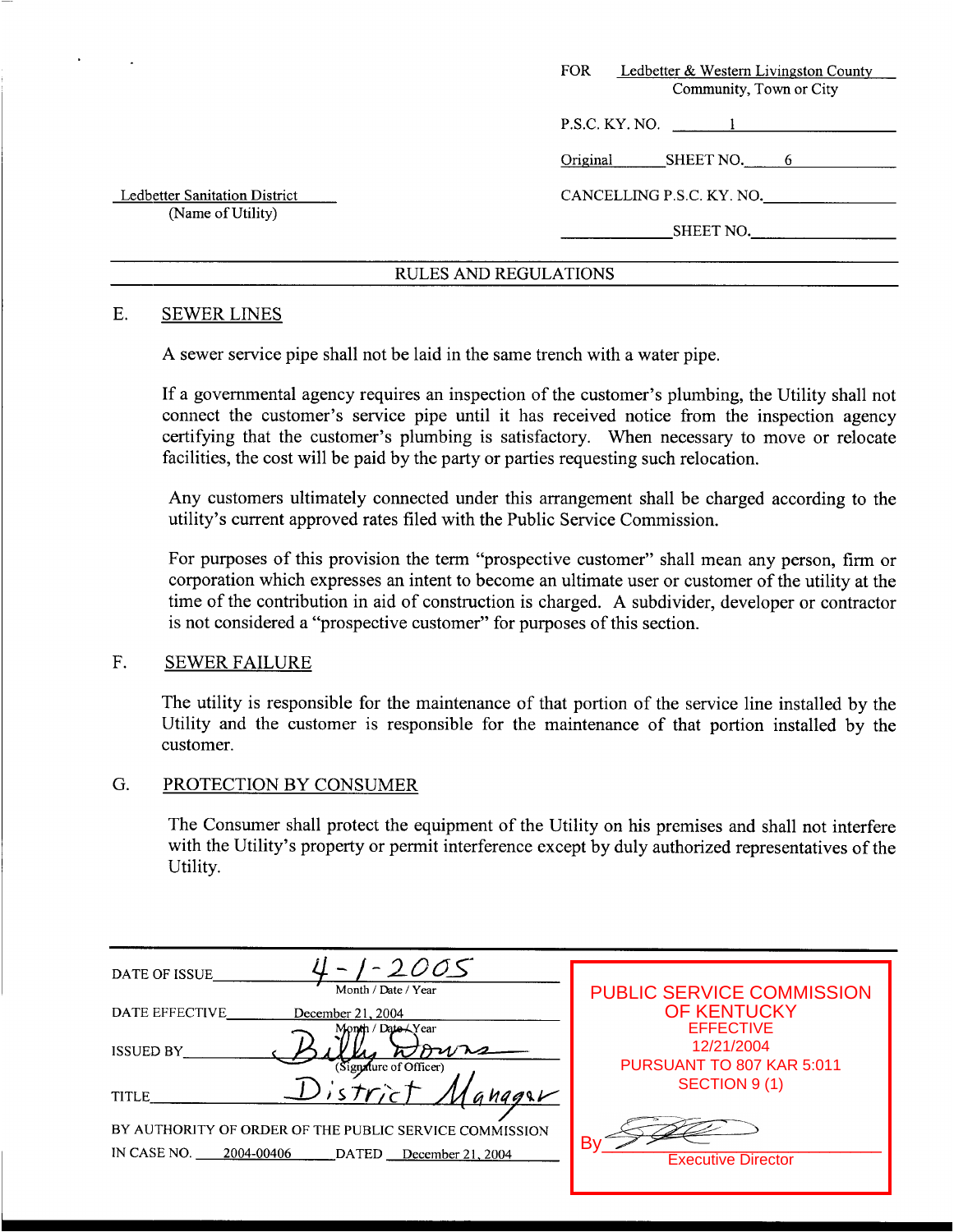| Ledbetter & Western Livingston County<br><b>FOR</b><br>Community, Town or City |
|--------------------------------------------------------------------------------|
| P.S.C. KY. NO.                                                                 |
| SHEET NO.<br>Original<br>$\tau$                                                |
| CANCELLING P.S.C. KY. NO.                                                      |
| SHEET NO.                                                                      |
|                                                                                |

#### H. NOTICE OF TROUBLE

The Consumer shall give immediate notice to the Utility of any irregularities or unsatisfactory service and of any known defects.

#### I. DISCONTINUANCE OF SERVICE BY THE UTILITY

The Utility may refuse or terminate service for noncompliance with its tariffed rules or PSC regulations after having made a reasonable effort to obtain customer compliance. Said customer will be given at least ten- (10) days written notice prior to termination.

If a dangerous condition is found to exist, service may be terminated without notice. However, the utility will notify the customer in writing and, if possible, orally of the reasons for termination or refusal of service. The notice will be recorded along with the corrective action to be taken by the customer or the utility before service is restored or provided.

The utility may terminate service for nonpayment of tariffed charges after a five- (5) day written notice of intent to terminate. Service will not be terminated before twenty (20) days after the mailing date of the original bill. If a medical certificate is presented, service will not be terminated for thirty (30) days beyond the termination date.

When payments are delinquent the Utility may file a complaint in court. The Utility may request that all court costs be included in any judgement amount awarded to the Utility.

# J. CUSTOMER REQUEST FOR TERMINATION OF SERVICE

Customers who have fulfilled their contract terms and wish to discontinue service must give at least three **(3)** days notice. The notice may be given in writing, in person or via telephone. Notice to discontinue prior to expiration of contract term will not relieve the customer from any minimum or guaranteed payment.

| DATE OF ISSUE             | $-2005$<br>Month / Date / Year                         |                                                        |
|---------------------------|--------------------------------------------------------|--------------------------------------------------------|
| DATE EFFECTIVE            | December 21, 2004                                      | <b>PUBLIC SERVICE COMMISSION</b><br><b>OF KENTUCKY</b> |
|                           | Month <i>Date</i> / $\sqrt{Y}$ ear                     | <b>EFFECTIVE</b>                                       |
| <b>ISSUED BY</b>          | (Signature of Officer)                                 | 12/21/2004<br>PURSUANT TO 807 KAR 5:011                |
| <b>TITLE</b>              | stric                                                  | SECTION 9 (1)                                          |
|                           | BY AUTHORITY OF ORDER OF THE PUBLIC SERVICE COMMISSION |                                                        |
| IN CASE NO.<br>2004-00406 | DATED December 21, 2004                                | Bv<br><b>Executive Director</b>                        |
|                           |                                                        |                                                        |